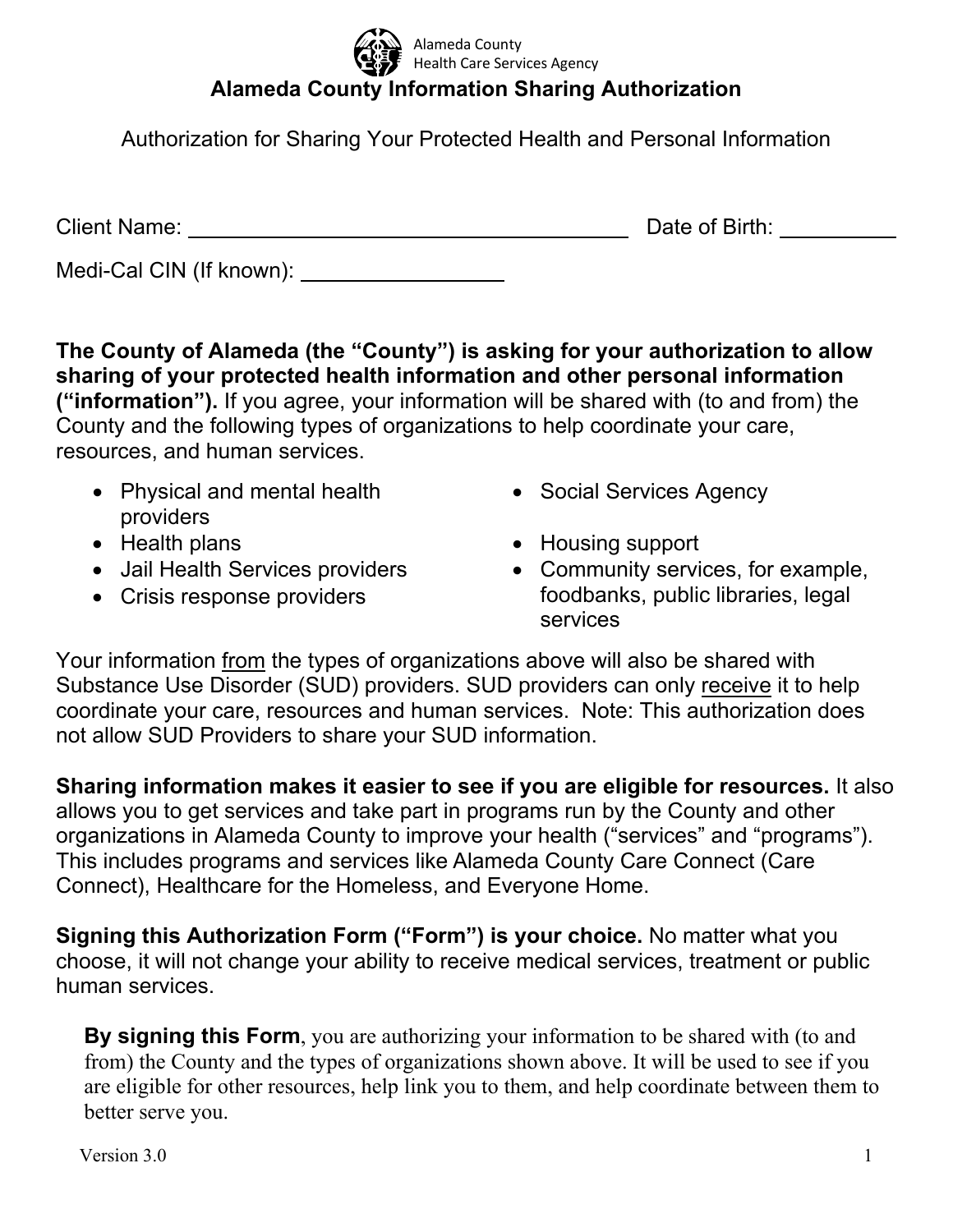**If you do not sign this Form**, you can still receive medical services, treatment, or public human services. Not signing may keep you from being able to fully take part in certain programs within the County for coordinating your care.

| How will sharing benefit me?                         | If you allow your information to be shared, those serving<br>you will be able to:<br>Identify and connect you to programs, services or<br>resources that could benefit your health and<br>wellbeing.<br>Better coordinate your care.<br>Improve the quality of services.<br>Conduct other program work within the County.                                                                                                                                                                                                                                                                                                                                                                                            |
|------------------------------------------------------|----------------------------------------------------------------------------------------------------------------------------------------------------------------------------------------------------------------------------------------------------------------------------------------------------------------------------------------------------------------------------------------------------------------------------------------------------------------------------------------------------------------------------------------------------------------------------------------------------------------------------------------------------------------------------------------------------------------------|
| How will it be shared?                               | Your information will be shared in electronic formats<br>using a community health record. This is a type of<br>computer program that allows organizations to share<br>information to improve people's health. Your<br>information will also be shared in verbal and written<br>formats.                                                                                                                                                                                                                                                                                                                                                                                                                              |
| Who will be sharing my<br>information?               | Your information will be shared with (to and from) the<br>County and the types of organizations shown above.<br>Your information from the types of organizations above<br>will also be shared with SUD providers. Organizations<br>may include the people who staff County referral or<br>advice call lines. They may also include organizations<br>involved in your care now, in the past and in the future.<br>A list of current organizations will be printed for you. It<br>can also be accessed at<br>www.accareconnect.org/organizations.<br>The person or organization with whom your information<br>has been shared may be able to use or disclose your<br>information without being subject to privacy law. |
| Can I find out who my<br>information is shared with? | You have the right to request a list of the organizations<br>that have accessed your information using this Form. To<br>make such a request, call the Alameda County Social                                                                                                                                                                                                                                                                                                                                                                                                                                                                                                                                          |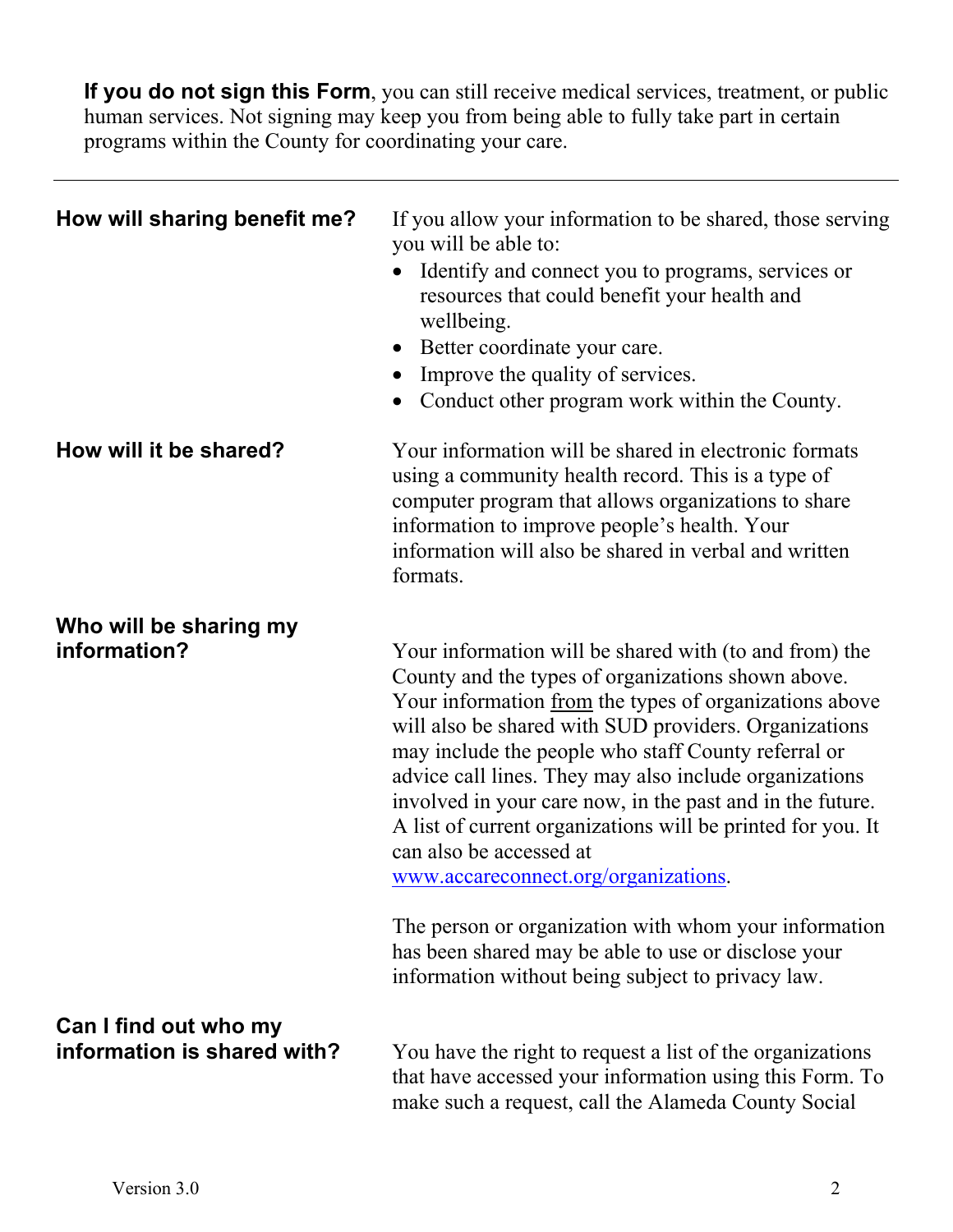Health Information Exchange Help Desk ("Help Desk") at (510) 618-1997. . **What will be shared?** Information will be shared about programs and services you got in the past, get now, and in the future. This includes data about: • Physical and mental health conditions. • Housing, human or legal needs. Substance Use Disorder (SUD) information protected by Federal law 42 C.F.R. Part 2 is not included as part of this authorization. Information shared may include details such as: Your name, address, date of birth, etc. • The status of your medical or mental health, and treatments. Your housing, food, transportation, employment, income, and disability needs. • The support you get through the County Social Services Agency like Medi-Cal, CalFresh, General Assistance, CALWORKs, Supplemental Security Income. **What is still shared if I don't sign?** State and Federal laws already allow for some sharing of information. For example, health care organizations can share your health information to treat you, obtain payment, and run their programs. Signing this Form does not change what can be shared under these laws. **Can I limit what gets shared?** You may limit sharing of mental health treatment and HIV test results information in the special permission section. **If I sign, can I change my mind later?** You have the right to change your mind about sharing and revoke this authorization at any time. This Form is valid until the date that you cancel or change it in writing. • To cancel or make a change, talk with your Care Team Member. You can complete a new Form to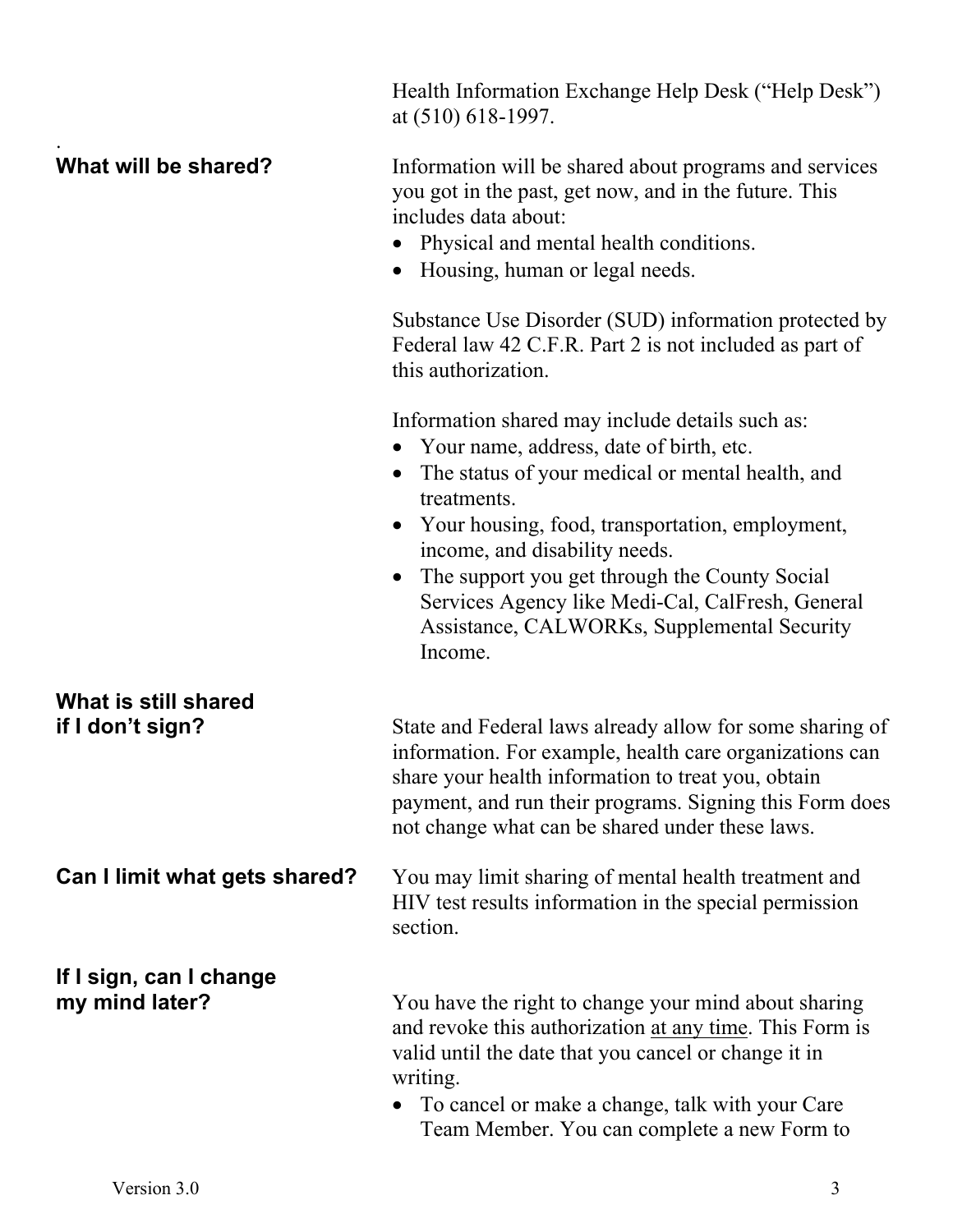reflect the change(s). Any changes will take effect as of the date the new Form is signed.

 Any data or information shared before that time cannot be recalled.

## **Required Section We need your special permission to share information about mental health treatment and HIV test results.**

If you give permission, your mental health treatment and HIV test result information will be shared with (to and from) the County and the types of organizations listed above to help coordinate your care, resources, and human services. Even if these do not apply to you today, giving permission can help make sure your information can be shared in the future if needed.

#### **Mental health treatment**

I give permission to share information about my past, present and future mental health treatment. (Psychotherapy notes will not be shared.)

 $\Box$  Yes  $\Box$  No

### **HIV test results**

I give permission to share information about my past, present and future HIV test results.  $\Box$  Yes  $\Box$  No

## **I have the right to:**

- Refuse to sign this Form.
- Receive a copy of this Form.

# **By signing this Form I agree that:**

- I have read this Form or an Alameda County Representative or Care Team Member has read it to me.
- I understand it.
- I give authorization for my information to be shared as described above.
- This authorization will remain in effect for a period of 1 year, or until I change or revoke my authorization in writing. I can do this by contacting my Care Team Member.

 $\mathcal{L}_\text{max}$  and  $\mathcal{L}_\text{max}$  and  $\mathcal{L}_\text{max}$  and  $\mathcal{L}_\text{max}$  and  $\mathcal{L}_\text{max}$  and  $\mathcal{L}_\text{max}$ 

**Client Signature** Date

If signed by a person other than the client, please write that person's relationship to the client:

Relationship to Client Personal Representative's Name